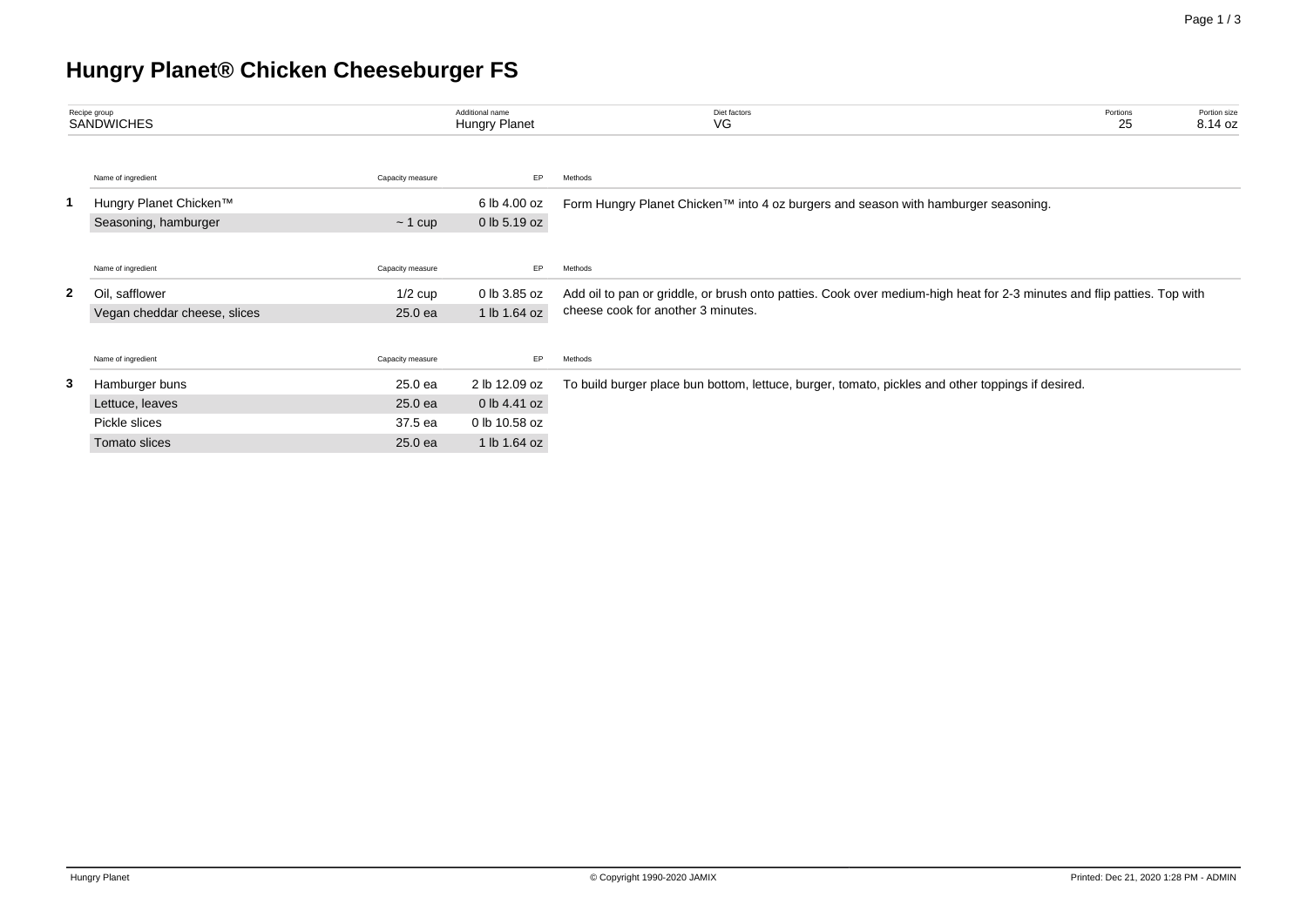

## **ALLERGENS**